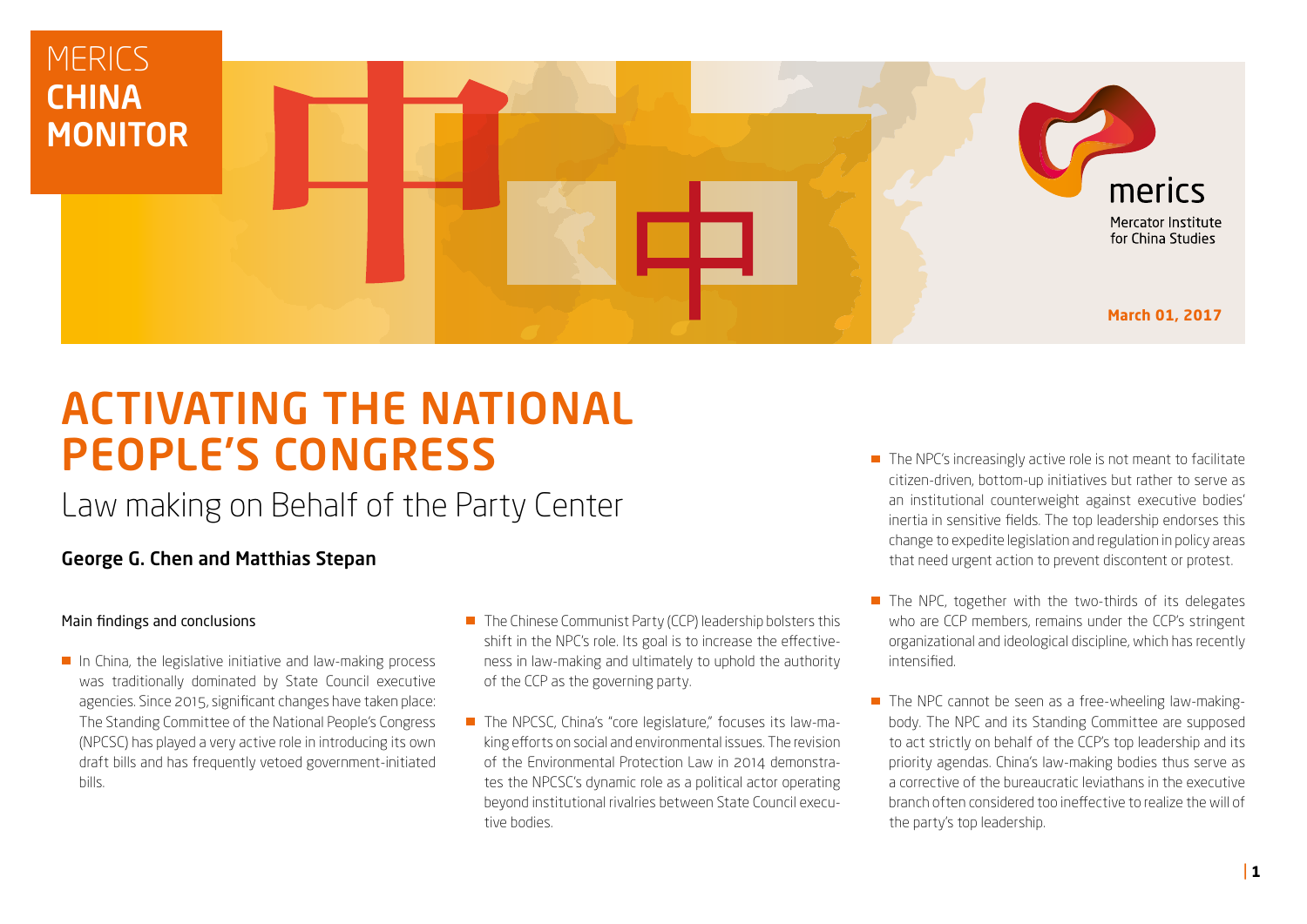## The National People's Congress, 2013–18

Election / confirmation by vote





Source: [China's Political System \(2017\)](https://www.merics.org/en/about-us/merics-analysis/chinas-political-system/), p. 128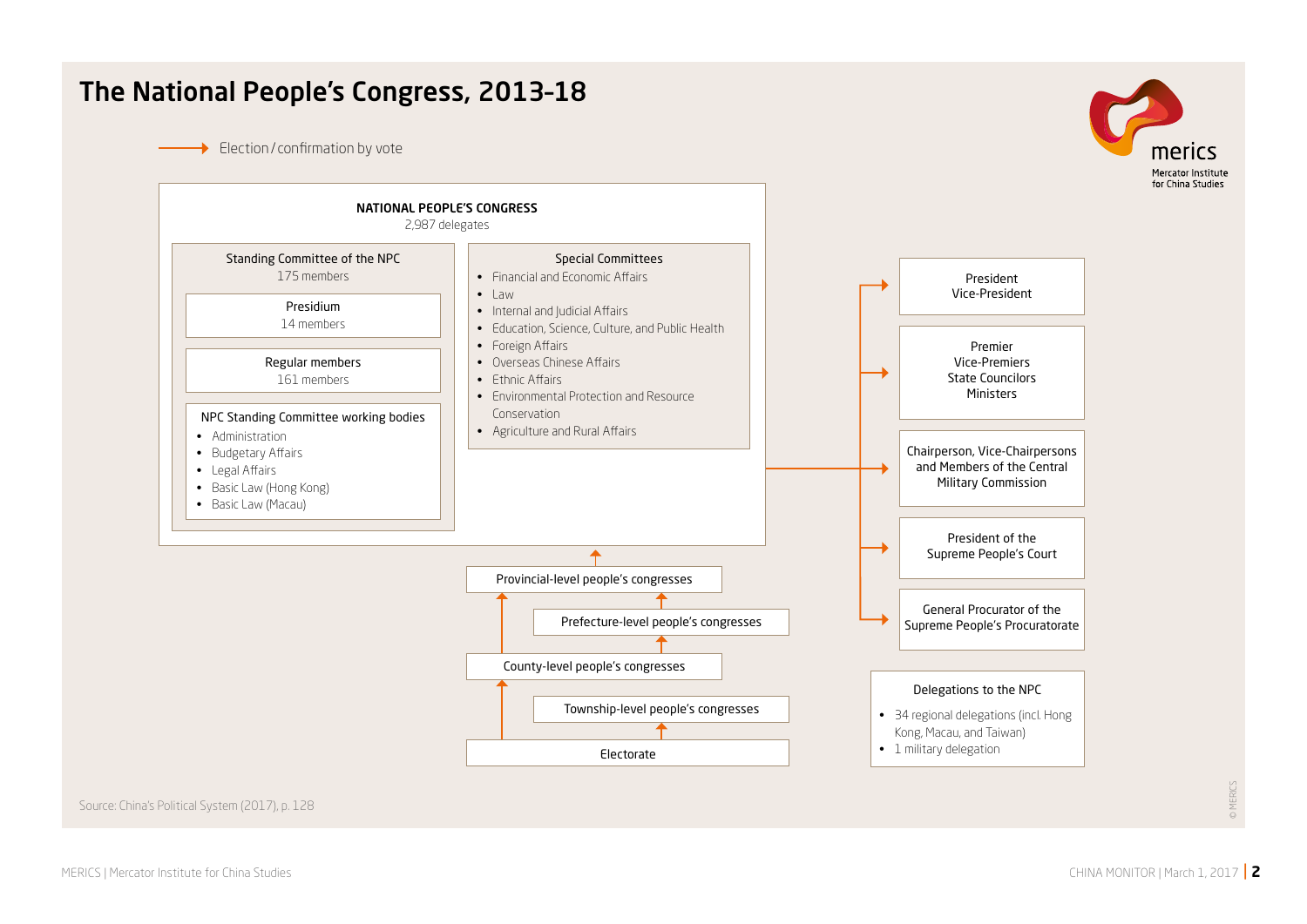# 1. The CCP leadership headed by Xi Jinping bolsters a shift in the NPC's role

In the tradition of the socialist councils of people's deputies, China's people's congresses are supposed to be supreme state organs where the legislative, executive, and judicial functions converge. In contrast to parliaments in western democracies, socialist states practice concentration of power instead of separation of power.<sup>1</sup> Before 1978, the NPC was a feeble legislature without decisive influence on China's national law making. After this critical year for China's opening-up and reform, the CCP repeatedly called for a stronger role for the legislature in upgrading China's legal system to accommodate the new economic conditions. In the 1980s, Deng Xiaoping emphasized the importance of following legal rules. Jiang Zemin advocated "ruling the country by law" in the 1990s. And Xi Jinping's immediate predecessor at the helm of the CCP, Hu Jintao, insisted that all state and private entities abide by the constitution. On the organizational side, the number of permanent staff has increased considerably, benefiting the law-making capacities of the legislature.

However, there had always been clear constraints on the NPC, as the focus of its activities was more to support China's economic regulation than to supervise government activities.<sup>2</sup> After Xi linping took the helm of the CCP in November 2012, this situation was bound to change. Xi Jinping identified widespread corruption and arbitrary measures by government units as major threats to the CCP's legitimacy and China's overall political stability. By pledging to "constrain power within a cage," Xi emphasized the role of law in curbing the ineffectiveness of executive bodies in implementing the will of the CCP's top leadership and bypassing bureaucratic turf wars among State Council organs. This agenda aims to appease widespread discontent about corruption and social injustice and ultimately uphold the authority of the CCP as the governing party. Presumably, the NPC will take over some of these responsibilities as mandated by the CCP Central Committee. The goal is to authorize the NPC and its Standing Committee as the law-making body acting on behalf of the Party's top leadership and its priority agendas.

#### Selected voting results in the National People's Congress, 1995–2015

|                                                      | Proportion of negative votes and abstentions |  |  |
|------------------------------------------------------|----------------------------------------------|--|--|
| Votes on personnel matters                           |                                              |  |  |
| Jiang Chunyun (Vice-Premier), 1995                   | 37%                                          |  |  |
| Jiang Zemin (Chairman, CMC), 2003                    | 8%                                           |  |  |
| Zeng Qinghong (Vice-President), 2003                 | 13%                                          |  |  |
| Xi Jinping (President), 2013                         | 1%                                           |  |  |
| Votes on legislative proposals /gov. programs        |                                              |  |  |
| Three Gorges Dam, 1992                               | 29%                                          |  |  |
| Central Bank Law, 1995                               | 33%                                          |  |  |
| Legislation Law (amendment), 2015                    | 4%                                           |  |  |
| Votes on work reports                                |                                              |  |  |
| Government/Premier, 1995/2002/2015                   | 3%/3%/1%                                     |  |  |
| Supreme People's Procuratorate, 1998 / 2003 / 2015   | 44%/27%/12%                                  |  |  |
| Ministry of Finance/budget report,<br>2002/2012/2015 | 20%/20%/14%                                  |  |  |
| Source: China's Political System (2017), p. 133      |                                              |  |  |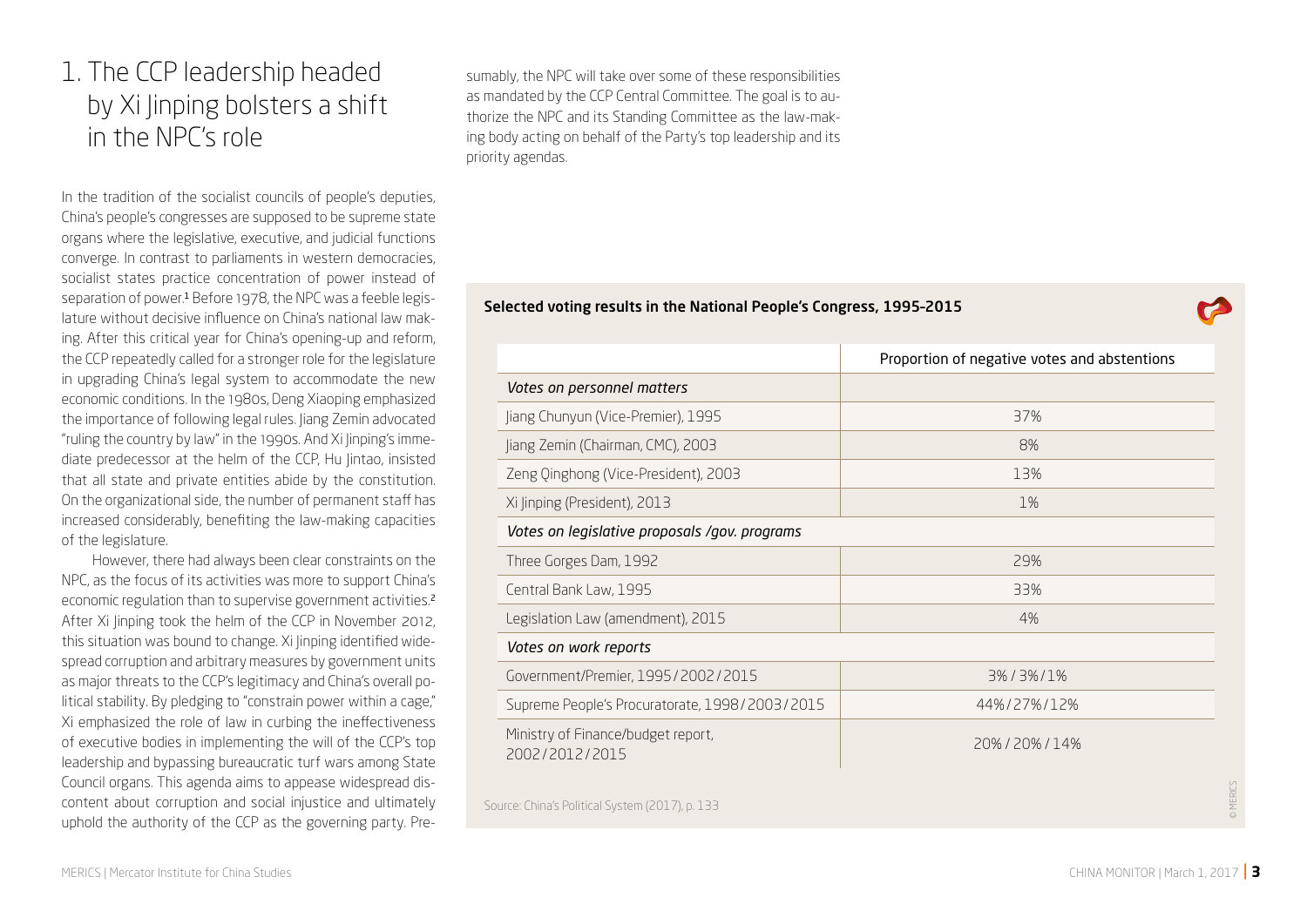# 2. The NPC's changing role

In the current context, mitigating social tensions is a daunting task for the legislature and its members to tackle. As China's economy is slowing down, the Chinese government is stressing the goal of redistributing existing resources among different layers of society.

#### **2.1 ADDRESSING SOCIAL CONCERNS THROUGH LEGISLATION**

The NPC is no longer preoccupied solely with economic law making. Rather, public laws that regulate the behavior of state agencies, curb abuses of power, and sanction government ineptitude have become its focus. For instance, the revised Administrative Litigation Law in 2015 has worked well in empowering individuals and enterprises to sue public agencies and reverse decisions affecting their lawful economic interests. Many Chinese citizens are no longer satisfied with rising wages alone. Rather, they demand an overall protection of their individual rights. In the past three years, initiating citizen-related bills has become a focus of the NPC's legislative work. The most prominent example is the commencement of the drafting of the Civil Code in 2016.

In 2015, the NPCSC made considerable adjustments to the 12th NPC legislative plan (2013-2018). The updated plan contains more bills relating to fundamental concerns in daily life, such as protection of consumers, promotion of public cultural service, and protection of the environment.<sup>3</sup>

#### **2.2 THE NPC'S RIVALRY WITH THE STATE COUNCIL**

In China, both the legislative and executive branches have the right to initiate draft bills. Organs directly under the State Council used to be principal initiators of draft bills. In the previous legislative period, the NPC produced only one-quarter of all these bills. However, recently the situation has changed markedly. In the legislative plan of the 12th NPC the gap has been narrowing.

In the period from early 2015 to late 2016, the NPC took the lead in initiating draft bills. At the same time institutional rivalries with State Council organs became tangible. While the legislature passed 11 out of 13 draft bills that it had newly initiated, it shot down quite a few government initiatives.<sup>4</sup> The statistics represent a noticeable improvement in the decision-making role of the NPC. There is an important reason for this profound change. The economic and social policies proposed by various organs of the party-state often go in different directions. These rivalries are a major concern for the CCP leadership, as institutional conflicts hinder both law making and law implementation.

Consequently, the CCP leadership allows the NPC to coordinate conflicting interests, weigh different strategies and integrate them into draft bills. In this sense, inter-ministerial

#### The NPC catches up with the State Council in law making

Number of legislative proposals brought by the NPC is rising (2008-2016)

| Types of law      | 11th NPC:<br>(Mar. 2008-<br>Mar. 2013) | 12th NP $C$ :<br>(Mar. 2013-<br>Jun. 2016) |
|-------------------|----------------------------------------|--------------------------------------------|
| The NPC           | 13 (26%)                               | 22 (42%)                                   |
| The State Council | 37 (74%)                               | 30 (58%)                                   |

Source: NPC website, http://www.npc.gov.cn/npc/xinwen/ syxw/2008-10/29/content\_1455985.htm; http://www.npc. gov.cn/npc/xinwen/2015-08/03/content\_1942908.htm.

#### The 12th NPC's role in citizen-related legislation

Overview of 90 completed NPC legislation projects between June 2013 and December 2016

| Types of law              | State-related            | Citizen-related |  |  |
|---------------------------|--------------------------|-----------------|--|--|
| Social law                | $\qquad \qquad =$        | 35 (40%)        |  |  |
| Economic law              | $\overline{\phantom{a}}$ | 22 (24%)        |  |  |
| Civil and commercial law  | $\qquad \qquad =$        | 11 (12%)        |  |  |
| Administrative law        | 9(10%)                   |                 |  |  |
| Constitution-related laws | 7(8%)                    | 4(4%)           |  |  |
| Criminal law              | 1(1%)                    |                 |  |  |
| Procedural law            | 1(1%)                    |                 |  |  |

Source: NPC website: http://www.npc.gov.cn/npc/xinwen/node\_12488.htm.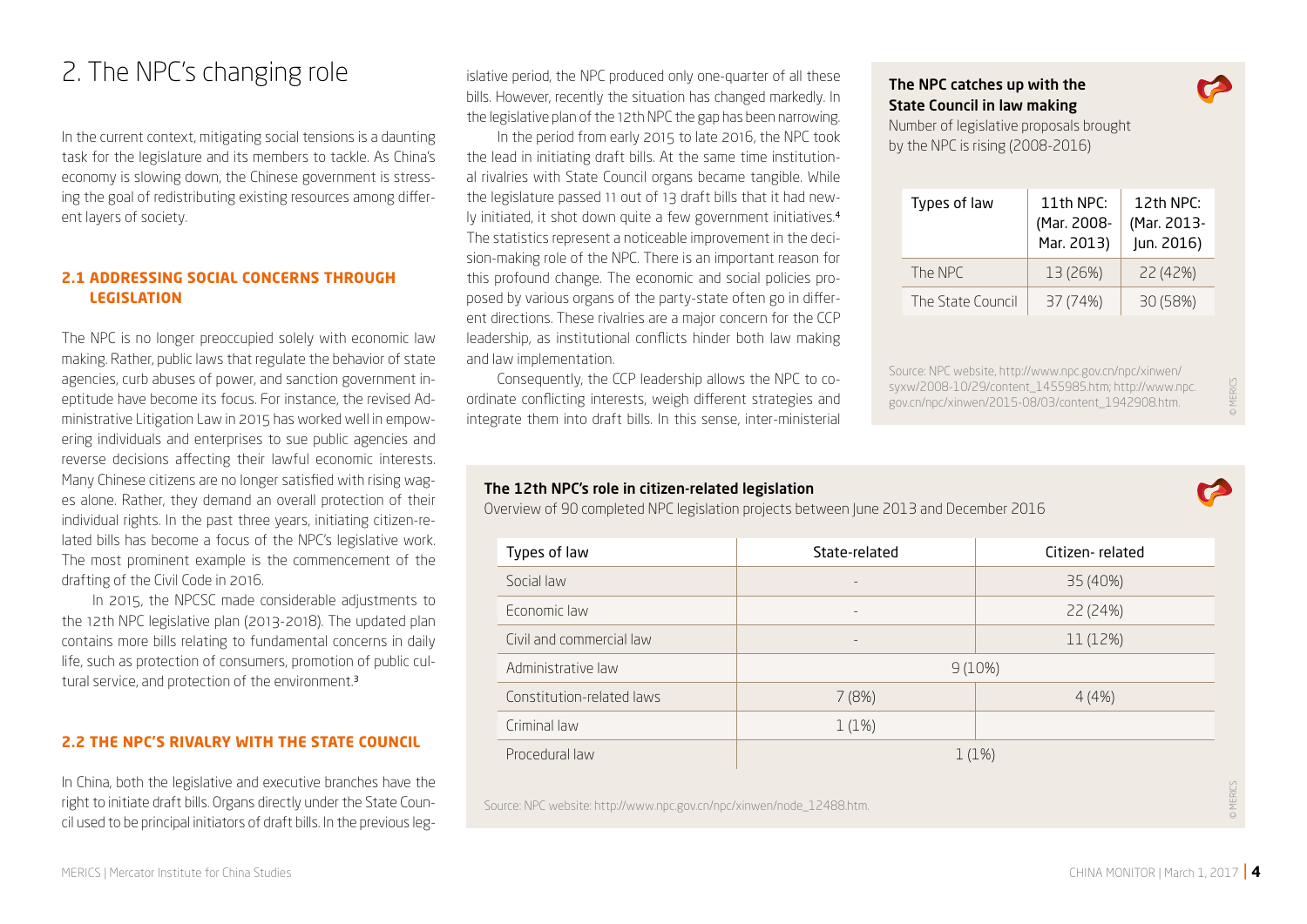#### Regulatory focus shifts from administrative and commercial law to economic and social law



© MERICS

Comparison of the legislative plans of three legislative periods (number and percentages)

| Types of law              | 10th NPC<br>$(2003 - 2008)$ | 11th NPC<br>$(2008-2013)$ | 12th NPC (2013-2018)<br>prior to the revision of the plan | 12th NPC (2013-2018)<br>after the revision of the plan |
|---------------------------|-----------------------------|---------------------------|-----------------------------------------------------------|--------------------------------------------------------|
| Administrative law        | 16 (27%)                    | 15 (31%)                  | 4(10%)                                                    | 8(10%)                                                 |
| Civil and commercial law  | 10 (17%)                    | 6 (12%)                   | 3(6%)                                                     | 5(7%)                                                  |
| Constitution-related laws | 10 (17%)                    | 5(10%)                    | 3(6%)                                                     | 11 (14%)                                               |
| Criminal law              | $\cup$                      | 1(2%)                     | 1(2%)                                                     | 2(3%)                                                  |
| Economic law              | 14 (24%)                    | 11 (23%)                  | 17 (36%)                                                  | 24 (32%)                                               |
| Procedural law            | 3(5%)                       | 5(10%)                    | 1(2%)                                                     | 1(1%)                                                  |
| Social law                | 6(10%)                      | 6(12%)                    | 18 (38%)                                                  | 25 (33%)                                               |

Source 10th NPC: people.com.cn, http://www.people.com.cn/GB/14576/14957/2252949.html, Source 11th NPC: NPC website, http://www.npc.gov.cn/npc/xinwen/syxw/2008-10/29/content\_1455985.htm; Source 12th NPC: NPC website, http://www.npc.gov.cn/npc/xinwen/2015-08/03/content\_1942908.htm.

rivalries contribute to the improvement of the NPC's political status. Later, we will illustrate this in detail through a case study on the revision of China's Environmental Protection Law.

#### **2.3 INCREASING LEGISLATIVE EXPERTISE WITHIN THE NPC AND ITS STANDING COMMITTEE**

Legislation requires a professional and independent team of legislators. Compared with former NPCs, the proportion of high-ranking government officials among NPC delegates has dropped from 42 to 35 percent.<sup>5</sup> The most visible change in the NPCSC is the turn to professionalization: an increasing number of delegates in the Law Committee, which examines and reviews all legislative drafts before submitting them to a vote by the plenary session, hold degrees in law and have work experience in legislative bodies.

#### Delegates to the NPC

Chinese citizens directly elect delegates to people's congresses only at municipal and county levels. Every five years, people's congresses at the provincial level elect NPC delegates. This dualistic election system is supposed to ensure the selection of high-ranking delegates with absolute political loyalty. In 2015, the NPC promulgated the Law on Election of Members of the NPC and Local People's Congresses,<sup>6</sup> which requires the NPC to make its internal process of collecting legislative opinions more transparent: NPC delegates have to take general opinions, advice, and criticism into account and convey them to government authorities.

However, there are serious flaws in implementation. First, election fraud challenges the system of indirect election. In 2016, 532 members of various people's congresses in Liaoning province bought votes to obtain membership in higher levels of people's congresses, including 45 delegates to the NPC.<sup>7</sup>

Moreover, independent candidates who attempt to participate in low-level election campaigns face chilling political obstacles. In 2016, police across the country reportedly intimidated and detained some 100 independent election candidates to discourage their candidacy in the forthcoming election.<sup>8</sup>

Nonetheless, delegates to the NPC have grown increasingly confident in their role as supervisors of government bills. While some 3,000 delegates who convene once every year in a plenary session have merely symbolic functions, the NPCSC, composed of around 170 senior delegates, takes up the daily work of China's legislature and issues the majority of legislative drafts at bi-monthly sessions. Many of them raise doubts about bills and question the bills' conformity with the constitution or relevant laws.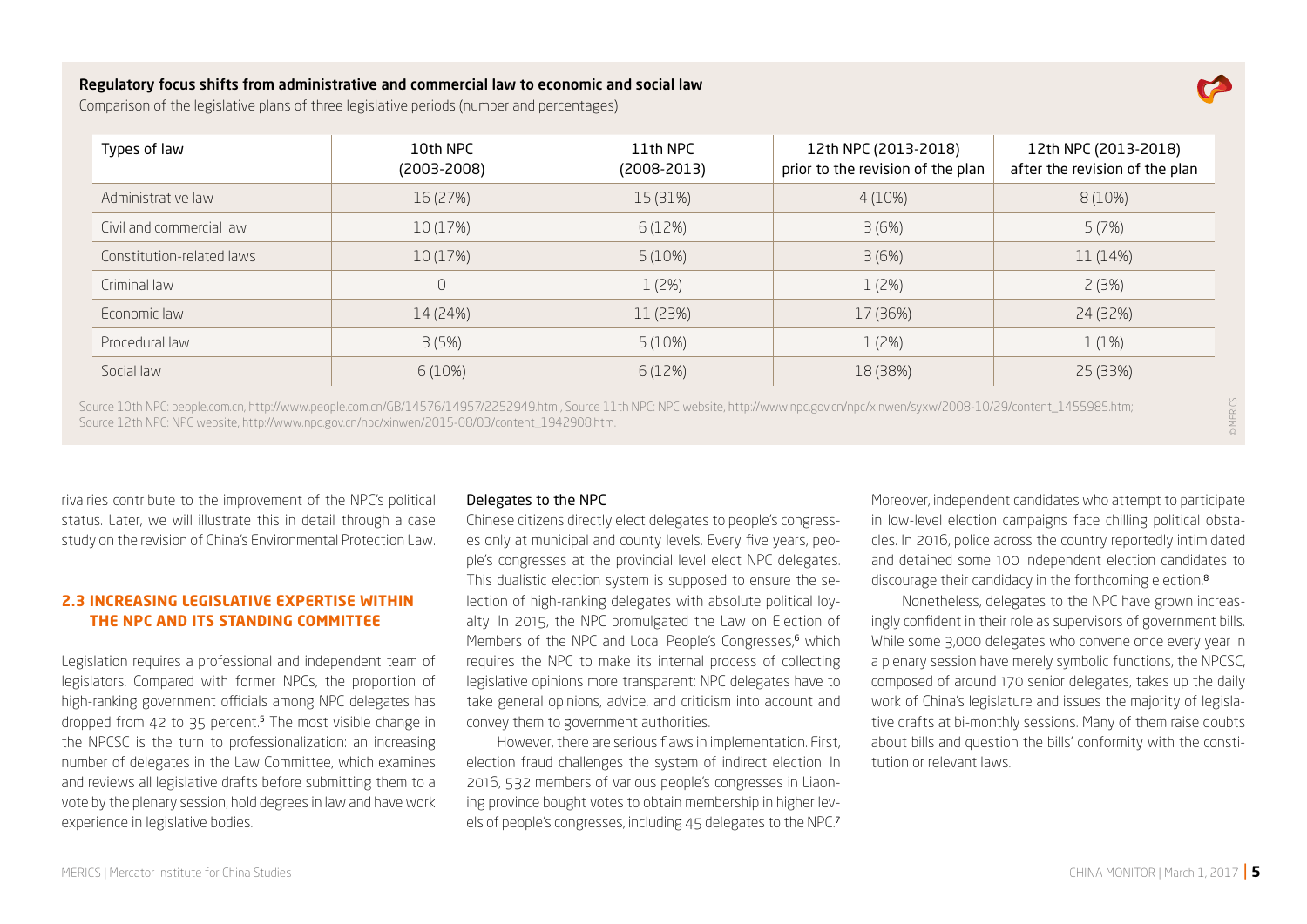#### Veto against a "package of bills"

In April 2015, the NPCSC vetoed a "package of bills" brought forward by the State Council. Instead of submitting each of the 26 laws separately for the NPCSC to read and vote on, the State Council tried to take a shortcut. Changes to 70 provisions were submitted in one proposal.9 The respective laws covered areas as diverse as administrative licenses, commercial registration, and pricing policies.

The NPC argued that the package was incongruent with legal prerequisites, since the revision contained many provisions with heterogeneous contents: the revised Legislation Law in 2015 allows for the simultaneous amendment of several statutes only if they refer to the same issue area.

Delegates sought to adjure their counterparts in the executive branch to pay homage to their role as a guardians of the law. Su Zelin, former vice president of the Supreme People's Court, expressed concerns that Chinese citizens would oppose such an unlawful revision. Fu Ying, former vice foreign minister, then urged the State Council to take draft bills more seriously. Finally, the NPCSC voted against the State Council's proposal.

#### Legislative Consultation

Although the 2015 revision of the Legislation Law prescribes new standards of imbibing a variety of opinions from different societal groups, the NPC filters uninvited voices through "legislative consultation."10 In June 2016, the CCP issued a document that allows the NPC to recruit experienced law experts as its working staff for legislative projects.<sup>11</sup> Thus, lawyers, law professors, and former members of the Law Committee of the NPCSC may participate in China's legislation by helping draft specific legal provisions. Nevertheless, the CCP imposes stringent criteria, such as political loyalty, on external experts.

In fact, the NPCSC has mapped out a bifurcated legislative strategy. On the one hand, it buttresses the civil agenda of ensuring economic and social rights such as economic development in rural districts, promotion of education, or environmental protection. On the other hand, it follows the course of the party leadership on matters relating to political and civil rights. A spate of recent legislation, including the Anti-Terrorism Law, the Law on National Security and the Cyber Security Law, aims to circumscribe the freedom of Chinese citizens. Moreover, the NPC's approach of combining a professional team of legislators with citizen-related legislative agendas is subject to "democratic centralism." In accordance with one of the basic organizational principles of all Leninist parties, NPC delegates are ultimately bound to decisions and political directives made by the leadership of the CCP.

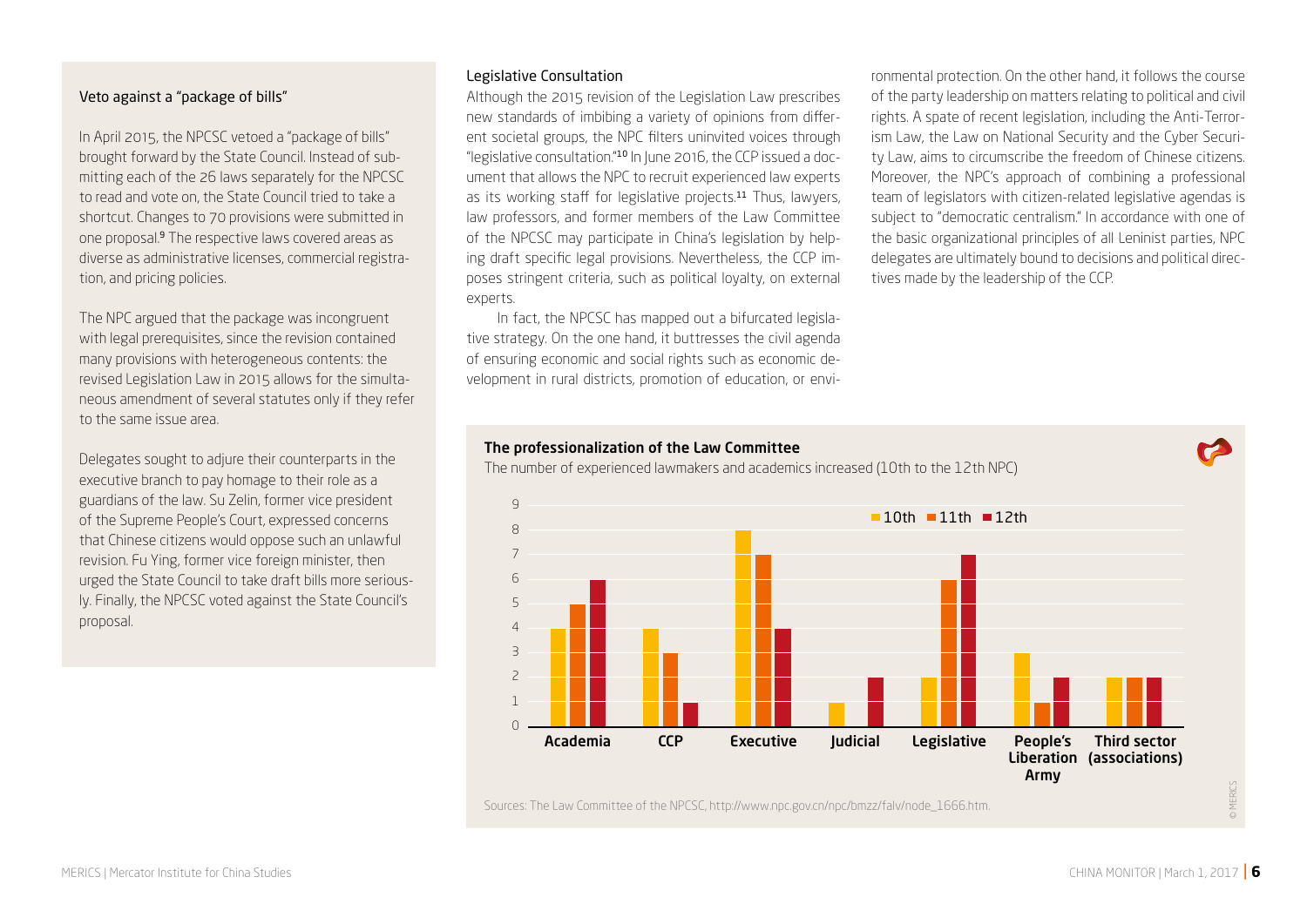## 3. Legislation in practice: The Environmental Protection Law and the NGO Law

Recent legislative practice best illustrates the changing role of the NPC in national policymaking and its ambivalent citizen-related strategy. The revision of the Environmental Protection Law demonstrates the NPC's dynamic role as a coordinator in grappling with institutional rivalries. By passing the new law on foreign NGOs, however, the NPC prioritized the key interests and control capacity of the party-state.

#### **3.1 ENVIRONMENTAL PROTECTION LAW: THE COALITION OF ENVIRONMENTALISTS MADE A DIFFERENCE**

In recent years there has been a multitude of discussions about ubiquitous pollution in China. In 2011, the NPCSC placed the revision of the Environmental Protection Law onto the legislative agenda. The Ministry of Environmental Protection, which was in charge of drafting a revised bill, led a coalition of advocates for stricter environmental standards that included a variety of NGOs and influential experts. After the ministry submitted a first draft bill with strict regulations, the opposing alliance gathered its strength. Industrial enterprises and business associations coalesced around the National Development and Reform Commission and recommended less rigorous rules in the name of economic growth.

Amid the heated controversy between 2012 and 2013, the NPCSC held several public hearings to collect opinions on a second revised draft bill. At that time, many members of the environment coalition, who advanced stringent legal measures for combating environmental pollution, were dissatisfied with the bill, which proposed only minor revisions to the Environmental Protection Law. The Ministry of Environmental Pro-

tection published an open letter to the NPCSC that strongly criticized the revised draft bill for its weak sanctions on environmental pollution. Many law professors expressed similar views in a joint open letter to Wu Bangguo, chairman of the NPCSC. Eventually, the Law Committee sided with the coalition of environmentalists.12 The revised law containing stricter punishment and supervision of polluting enterprises was enacted in 2014, and took effect on 1 January 2015.

#### **3.2 THE NGO LAW: POLITICAL AND CIVIL RIGHTS**

In April 2014, Xi Jinping proposed an ideological movement encapsulating "national security." After that, the National Security Commission of the CCP ordered local authorities to conduct a national survey of foreign NGOs on drafting a bill (NGO law).13 In March 2015, Zhang Dejiang, chairman of the NPCSC, declared that the NPCSC should implement Xi's initiative by revising its legislative plan and reviewing the draft NGO law. Subsequently, an NPC document showed that the Ministry of Public Security, which took the lead in drafting the bill, would play a key role in administering foreign NGOs.14 Prior to the enactment of the NGO law, however, the main supervisory authority for foreign NGOs was the Ministry of Civil Affairs.

Foreign NGOs targeted by the draft replied with a stream of questions and criticism. Since the draft bill—published on the NPC website—involves restriction of civil liberties in China, the ambassadors of Canada, the EU, Germany, Japan, and the U.S. together submitted letters in January 2016 that expressed their grave concerns to the Ministry of Public Security. Meanwhile, the NPCSC solicited opinions from many international NGOs, including the Energy Foundation of the U.S., Save the Children UK, the German Chamber of Commerce in China, etc.<sup>15</sup>

Opinions diverged even among government authorities on the issue of transferring the supervision and administration of foreign NGOs from the Ministry of Civil Affairs to the Ministry of Public Security. Wang Cunkui, a professor working for the Ministry of Public Security, supported the new supervisory authority, condemned some foreign NGOs for engaging in "ideological infiltration," and warned against the political risks that they presented to social stability and the Chinese government.16 By contrast, many local governments feared that harsh handling of foreign NGOs would result in their retreat from China and, thus, a reduction in the financial resources that the central government would grant them. It was, therefore, in their interest to argue that the civil administration was capable of supervising and, if necessary, taking tough actions against non-compliant NGOs. Since March 2016, the Ministry of Civil Affairs has pursued a crackdown on "fake" domestic NGOs. In August 2016, the ministry established a new bureau and issued new regulations that require NGOs to disclose financial information and submit annual reports.

Despite such conflicting standpoints in the legislative process, the guidelines of the CCP leadership prevailed in the NPCSC. In April 2016, two years after Xi's initiative on national security, the NPCSC adopted the NGO law, which imposes further restrictions on the operations of foreign NGOs in China, e.g. strict transparency requirements and day-to-day supervision. In November 2016, the Chinese government issued more specific guidelines on implementing the NGO law, which further nailed down the restrictive nature of the law.